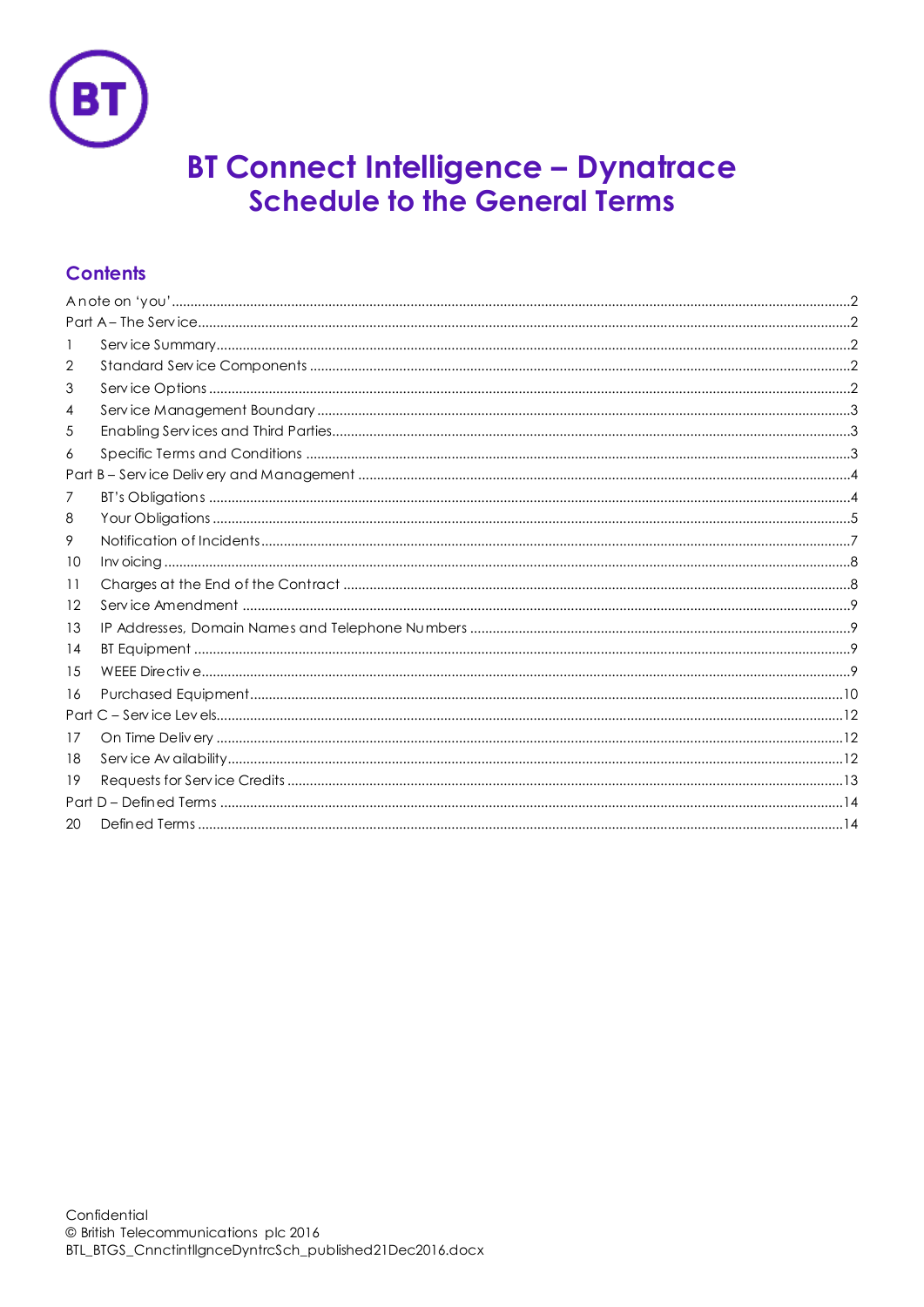

## <span id="page-1-0"></span>**A note on 'you'**

'You' and 'your' mean the Customer.

Phrases that refer to 'either', 'neither', 'each of us', 'both of us', 'we each' or 'we both' mean one or both of BT and the Customer, whichev er makes sense in the context of the sentence.

# <span id="page-1-1"></span>**Part A – The Service**

## <span id="page-1-2"></span>**1 Service Summary**

BT will prov ide you with a right to access and use the Connect Intelligence Serv ice which monitors application and website performance as well as the related elements comprising:

1.1 the Standard Serv ice Components; and

1.2 any of the Service Options that are selected by you as set out in any applicable Order,

(the "**Service**").

## <span id="page-1-3"></span>**2 Standard Service Components**

BT will prov ide you with all of the following standard serv ice components ("**Standard Service Components**") in accordance with the details set out in any applicable Order:

- 2.1 "**Application Monitoring Device (AMD)**": BT Equipment which will be installed at your Site to prov ide the Serv ice. This BT Equipment is a passive device which will collect data relating to the traffic traversing the WAN and LAN;
- 2.2 "**Central Analysis Server (CAS)**":collects the data from the Application Monitoring Dev ice and allows the data to be displayed on a dashboard which brings ev erything together into a single v iew, aligning business objectiv es with performance metrics;
- <span id="page-1-5"></span>2.3 "**Analysis Module**": allows for data from specific applications and protocols to be reported on in more granularity;
- 2.4 "**Advanced Diagnostic Server**": prov ides more detailed information into web performance;
- <span id="page-1-7"></span>2.5 "**Dynatrace Agent**": a single file library that needs to be loaded with the Application being monitored. It is responsible for the deep insight into an Application's execution and also collects information of the running system env ironment;
- 2.6 "**Web Performance Measurements**": the units used to summarise the number of tests that are required to be performed for you;
- <span id="page-1-6"></span>2.7 "**Application Performance Monitoring**": prov ides you with an end-user perspectiv e of Application performance and allows for near real-time troubleshooting of user experience, network, serv er and ev en back end database transactions. It provides Application and infrastructure performance information to improve the user's experience of business applications and prov ide the detailed v isibility required to optimise the infrastructure that deliv ers them;
- <span id="page-1-8"></span>2.8 "**Web Performance Monitoring**": allows for the testing of the performance of applications from ov er 180,000 points of presence around the globe prov iding v isibility into the complexity of geographical disparity, external third parties and Content Deliv ery Networks, upon the experience of using your web Application. Prov iding dashboards, alerting, deep div e analytics, and root cause analyser, to help finding an issue on web Application easier.

## <span id="page-1-4"></span>**3 Service Options**

BT will prov ide you with any of the following options that are selected by you as set out in any applicable Order ("**Service Options**") and in accordance with the details set out in that Order :

## 3.1 **Support Service**

BT will prov ide one of the following Support Serv ice options to you in accordance with the details set out in the DCF and the Order:

## 3.1.1 **Hosted support:**

- (a) Support and maintenance of hardware and software of Serv ice BT prov ides to you;
- (b) Incident management hardware and software;
- (c) Manage user access requests (My Account Portal);
- (d) Manage upgrades & patched associated to the Serv ice BT prov ides to you.

## 3.1.2 **Assisted support:**

(a) The Remote Guardian prov iding support in the following areas: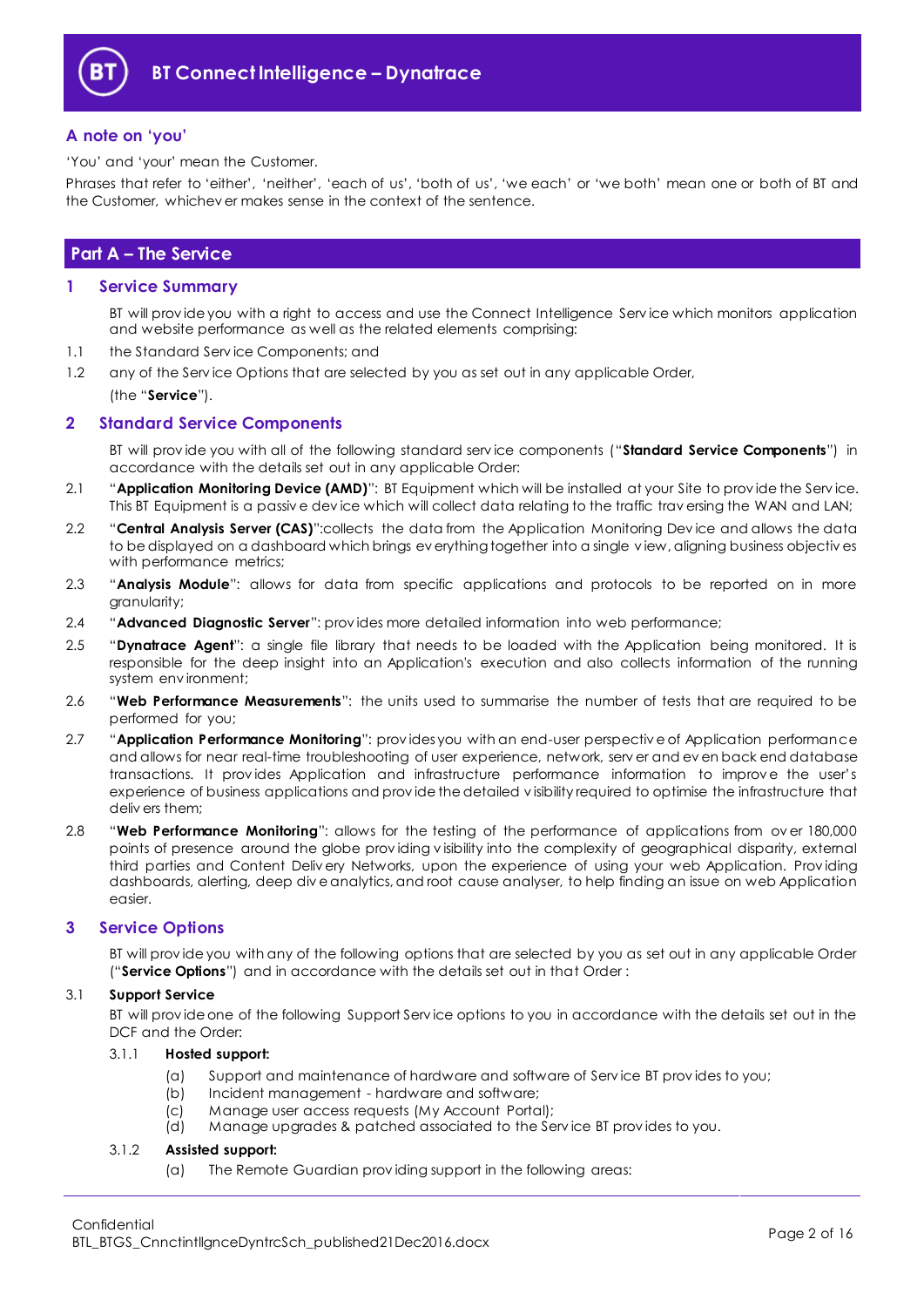

# **BT Connect Intelligence – Dynatrace**

- (i) Adoption of prov ided Serv ices;
- (ii) Troubleshooting, analysis & reporting;
- (iii) Incident & problem management.
- (b) The Data Interpretation Assistance, where BT will:
	- (i) prov ide assistance to aid the resolution of network or Application performance issues;
	- (ii) prepare a report which will analyse trends in Application performance and identify any of your infrastructure elements that need attention in order to maintain satisfactory performance, to be prov ided following the end of the agreed reporting period.

#### 3.1.3 **Fully Managed Service**

BT will prov ide full-time guardian which is an on–Site resource prov iding support in the same areas as the Remote Guardian, including:

- (a) Adoption of prov ided Serv ices,
- (b) Troubleshooting, analysis & reporting,
- (c) Incident & problem management.

#### <span id="page-2-0"></span>**4 Service Management Boundary**

- <span id="page-2-5"></span>4.1 BT will prov ide and manage the Serv ice as set out in Parts B and C of this Schedule and as set out in the Order up to the LAN port on the Appliance prov ided at a Site ("**Service Management Boundary**").
- 4.2 BT will hav e no responsibility for the Serv ice outside the Serv ice Management Boundary.
- 4.3 BT does not make any representations, whether express or implied, about whether the Serv ice will operate in combination with any Customer Equipment or other equipment and software.

## <span id="page-2-1"></span>**5 Enabling Services and Third Parties**

- <span id="page-2-3"></span>5.1 You will hav e the following Enabling Serv ices in place that will connect to the Serv ice and are necessary for the Serv ice to function and will ensure that these Enabling Serv ices meet the minimum technical requirements that BT specifies, and will prov ide and maintain your own LAN, data centre that hosts Applications and Application Hardware;
- 5.2 If BT prov ides you with any Enabling Serv ices other than the Serv ice, this Schedule will not apply to those Enabling Serv ices which will be gov erned by their separate terms and conditions.
- 5.3 If you are required by Applicable Law to purchase the Serv ice from a third party supplier, BT may, if you agree to it, manage the Serv ice as your agent.
- 5.4 BT will not be liable for failure to or delay in supplying the Serv ice if another supplier delays or refuses the supply of an electronic communications serv ice to BT and no alternativ e serv ice is av ailable at reasonable cost.

## <span id="page-2-2"></span>**6 Specific Terms and Conditions**

#### 6.1 **Termination for Convenience**

For the purposes of clause 17 of the General Terms, either of us may, at any time after the Serv ice Start Date and without cause, terminate the Serv ice or any Order by giv ing 90 days' Notice to the other.

#### <span id="page-2-4"></span>6.2 **Minimum Period of Service and Renewal Periods**

- 6.2.1 Unless one of us giv es Notice to the other of an intention to terminate the Serv ice at least 90 days before or at the end of the Minimum Period of Serv ice or any subsequent Renewal Period ("**Notice of Non-Renewal**"), the Serv ice will automatically extend for the Renewal Period, and both of us will continue to perform each of our obligations in accordance with the Contract.
- 6.2.2 In the ev ent that one of us giv es a Notice of Non-Renewal, BT will cease deliv ering the Serv ice at the time of 23:59 on the last day of the Minimum Period of Serv ice or subsequent Renewal Period.

#### 6.3 **Access to Emergency Services**

You acknowledge and agree that the Service does not provide the ability for Users to call the emergency serv ices by dialling "**999**" or "**112**" and that alternativ e arrangements should be made to cov er this including the maintenance of a fixed telephone number.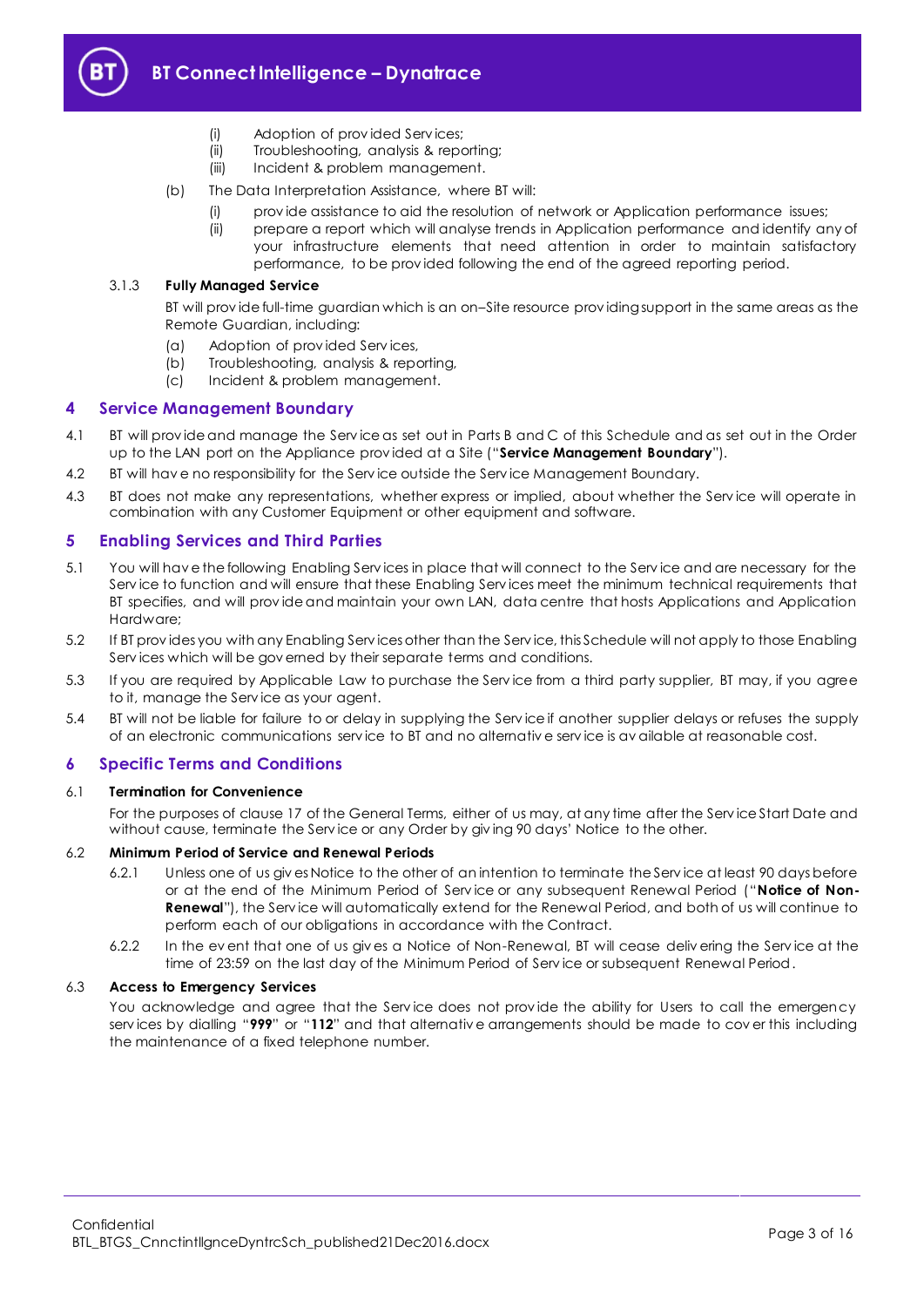

## <span id="page-3-0"></span>**Part B – Service Delivery and Management**

## <span id="page-3-1"></span>**7 BT's Obligations**

## <span id="page-3-6"></span>7.1 **Service Delivery**

Before the Serv ice Start Date and, where applicable, throughout the prov ision of the Serv ice, BT:

- 7.1.1 will prov ide you with contact details for the helpdesk that you will be able to contact to submit serv ice requests, report Incidents and ask questions about the Serv ice ("**Service Desk**");
- 7.1.2 will comply with all reasonable health and safety rules and regulations and reasonable security requirements that apply at a Site and are notified to BT in writing. BT will not be liable if, as a result of any such compliance, BT is in breach of any of BT's obligations under this Contract;
- <span id="page-3-5"></span>7.1.3 will prov ide you with a date on which deliv ery of the Serv ice (or each part of the Serv ice, including to each Site) is due to start ("**Customer Committed Date**") and will use commercially reasonable endeav ours to meet any Customer Committed Date;
- 7.1.4 will manage the following as part of the Serv ice:
	- (a) installation of the Serv ice at all Sites on the Order;
	- (b) installation and configuration of Appliances for the Serv ice;
	- (c) configuration and/or installation of access to the GS Portal;
	- (d) testing of the Appliances for the Service to ensure that they are functional on your LAN;
- 7.1.5 where the Site is located within the EU, dispatch any Purchased Equipment for deliv ery to the applicable Site as set out in the Order;
- <span id="page-3-2"></span>7.1.6 where the Site is located outside the EU, subject to your compliance with Paragraph [8.1.6:](#page-4-1)
	- (a) deliv er any Purchased Equipment to the applicable port of entry in the destination country in accordance with Paragraph [16.3.2](#page-9-1) and you will act as the importer of record; or
	- (b) if agreed between both of us in the Order, BT will arrange shipping serv ices to deliv er the Purchased Equipment to the final destination address(es) specified in the Annex or Order;
- <span id="page-3-3"></span>7.1.7 if agreed between both of us as set out in the Order, install any Purchased Equipment at the applicable Sites, in which case BT will test Purchased Equipment to ensure that it is ready for use; and
- 7.1.8 where the Site is located within a country in the EU other than the Territory:
	- (a) BT will not sell you the Purchased Equipment if you are not VAT-registered in the deliv ery country; and
	- (b) BT will not include installation unless the Rev erse Charge Mechanism applies to such serv ices in that country;
- 7.1.9 where the Site is located outside the EU BT will not sell you Purchased Equipment with associated installation;
- 7.1.10 in the cases of Paragraphs [7.1.6](#page-3-2) and [7.1.7](#page-3-3) abov e, and as BT may otherwise agree, in order to prov ide you with the Purchased Equipment and any installation serv ices specified in the Annex or Order, BT may transfer the prov ision and inv oicing of Purchased Equipment and installation outside the Territory to a BT Affiliate or a third party in accordance with clause 26 of the General Terms.

## <span id="page-3-4"></span>7.2 **Commissioning of the Service**

Before the Serv ice Start Date, BT will:

- 7.2.1 configure the Serv ice;
- 7.2.2 conduct a series of standard tests on the Service to ensure that it is configured correctly;
- 7.2.3 connect the Serv ice to each Enabling Serv ice;
- 7.2.4 carry out commissioning and Acceptance Tests of the Service and:
	- (a) confirm that SPAN/TAP is activ e,
	- (b) confirm that AMD can be reached by BT management centre.
- 7.2.5 set up a profile on BT's management system for the Service to monitor the Application as agreed with you and:
	- (a) configure key software serv ices for your solution,
	- (b) configure dashboard with default landing page and;
- 7.2.6 prov ide the Serv ice, including the connection between your infrastructure and ours, in compliance with BT's security policy;
- 7.2.7 on the date that BT has completed the activities in this Paragraph [7.2,](#page-3-4) confirm to you the Service Start Date.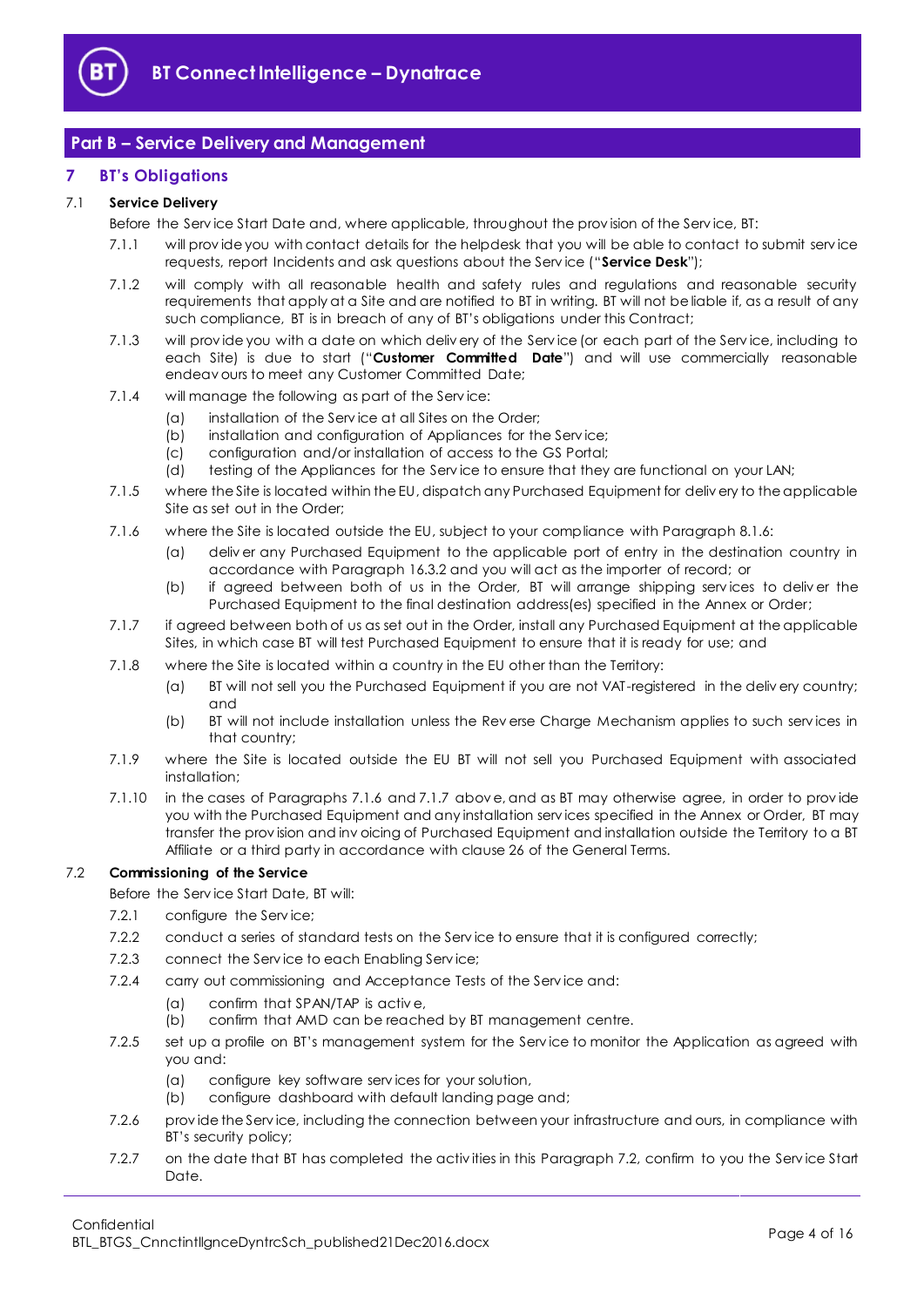

## <span id="page-4-2"></span>7.3 **During Operation**

On and from the Serv ice Start Date, BT:

- 7.3.1 will respond and use reasonable endeav ours to remedy an Incident without undue delay and in accordance with the Serv ice Lev els in Part C of the Schedule if you report an Incident on the BT Network;
- 7.3.2 subject to BT gathering sufficient data from you, set alarm thresholds for certain aspects of the Serv ice (Appliances) which if broken will result in an alarm being sent to the serv ice centre to inv estigate the cause of the alarm;
- <span id="page-4-3"></span>7.3.3 will work with the relev ant supplier to restore Serv ice as soon as practicable during Local Contracted Business Hours ;
- 7.3.4 may carry out Maintenance from time to time and will endeav our to inform you at least fiv e Business Days before any Planned Maintenance on the BT Network and/or BT Equipment, howev er you agree that BT may inform you with less notice than normal where emergency Maintenance is required; or
- 7.3.5 may, in the ev ent of a security breach affecting the Serv ice, require you to change any or all of your passwords. BT does not guarantee the security of the Serv ice against unauthorised or unlawful access or use;
- 7.3.6 will undertake, and periodically rev iew, a risk assessment and threat analysis of the Serv ice for you;
- 7.3.7 will automatically patch the Application Hardware installed at your Site(s) with the latest critical security patches av ailable to BT;
- 7.3.8 if you select Web Performance Monitoring Service, will:
	- (a) work with you to agree the tests that are required to monitor web URLs;
	- (b) configure the agreed tests on Web Performance Monitoring Serv ice platform;
	- (c) prov ide you with access to a web portal for report v iewing, av ailable at any time;

## 7.4 **The End of the Service**

7.4.1 On termination of the Service by either one of us, or expiry, BT may disconnect and remove any BT Equipment located at the Sites.

## <span id="page-4-0"></span>**8 Your Obligations**

## <span id="page-4-4"></span>8.1 **Service Delivery**

Before the Serv ice Start Date and, where applicable, throughout the prov ision of the Serv ice by BT, you will:

- 8.1.1 prov ide BT with the names and contact details of any indiv iduals authorised to act on your behalf for Serv ice management matters ("**Customer Contact**"), but BT may also accept instructions from a person who BT reasonably believ es is acting with your authority;
- 8.1.2 prov ide BT with any information reasonably required without undue delay;
- 8.1.3 prov ide BT with access to any Sites during Business Hours, or as otherwise agreed, to enable BT to set up, deliv er and manage the Serv ice;
- 8.1.4 complete any preparation activ ities that BT may request to enable you to receiv e the Serv ices promptly and in accordance with any reasonable timescales;
- 8.1.5 notify BT in writing of any health and safety rules and regulations and security requirements that apply at a Site;
- <span id="page-4-1"></span>8.1.6 in jurisdictions where an employer is legally required to make such disclosure to its employees and/or Users:
	- (a) inform your employees and Users that as part of the Serv ice being deliv ered by BT, BT may monitor and report to you the use of any targeted Applications by your employees and/or Users; and
	- (b) ensure that your employees and Users hav e consented or will be deemed to hav e consented to such monitoring and reporting (if such consent is legally required), agree that BT will not be liable for any failure by you to comply with this instruction and indemnify BT from and against any claims or action brought by your employees or Users against BT arising out of the deliv ery of Serv ices by BT.
- 8.1.7 agree that BT has the exclusiv e right to manage the configuration of BT Equipment;
- 8.1.8 will complete the necessary pre-requisites that are associated for the Serv ice;
- 8.1.9 will allocate static IP addresses for all AMDs/servers;
- 8.1.10 where there are one or more firewalls owned by you in place between any of the Appliances prov ided by BT and the Central Analysis Serv er on BT's premises, arrange for any required reconfiguration to open the required ports;
- 8.1.11 ensure that the LAN protocols and applications you use will be compatible with the Service;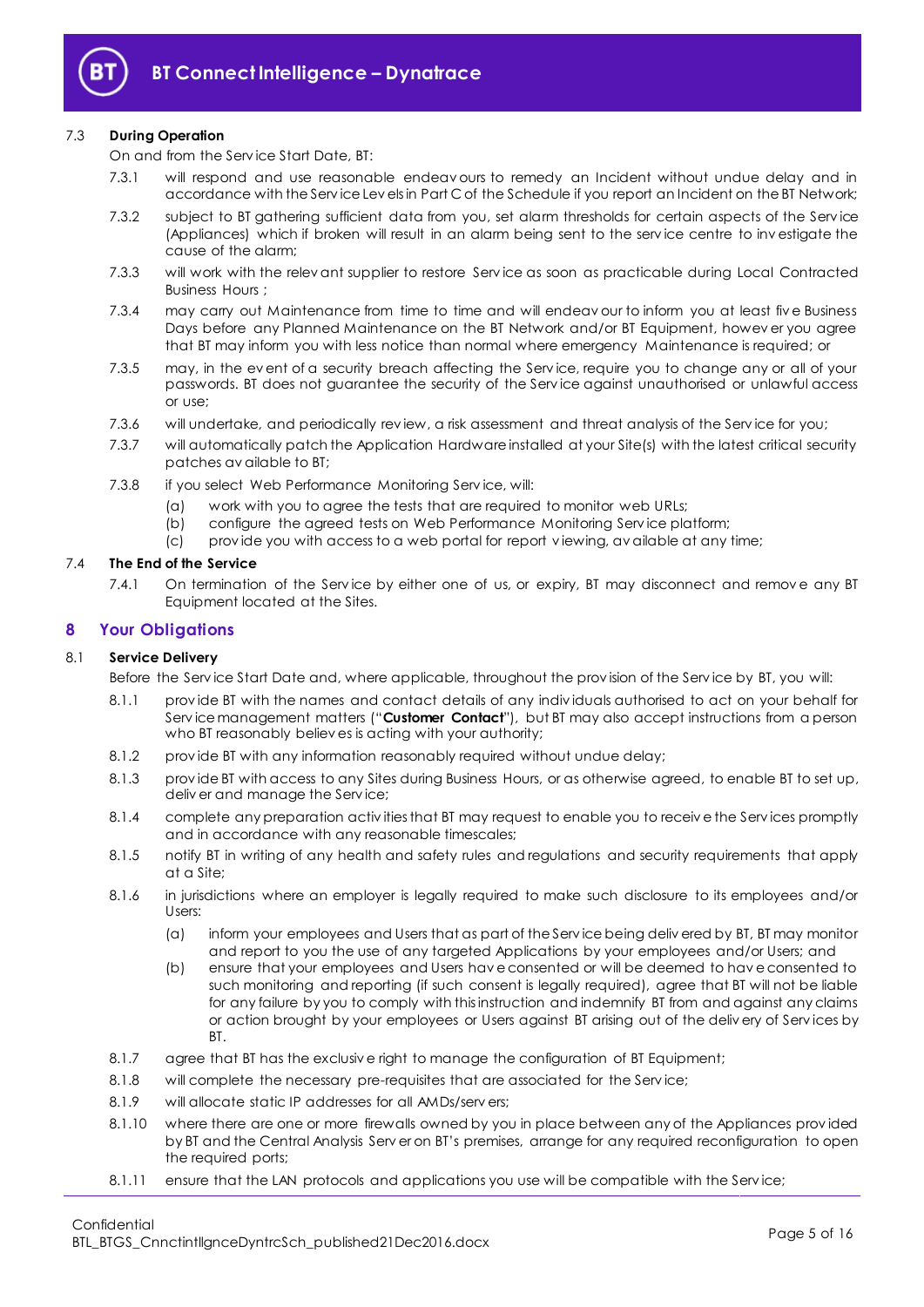**BT Connect Intelligence – Dynatrace**

- 8.1.12 provide and maintain a PSTN, ISDN or broadband line(s) at the Site(s) for exclusive use with the Service. You will pay all charges related to prov ision and use of such lines and report any incidents in such lines directly to the supplier of the line where the Site is located outside the EU, act as the importer of record, clear the Purchased Equipment through the applicable customs authority in the destination country and be liable for any import tax, duty and/or excise duty incurred, and, if requested by BT, prov ide authorisation as soon as practicable authorising BT or BT's agent to carry out BT's obligations as shipping agent. If you cannot giv e such authorisation, you will be responsible for fulfilling those obligations on BT's behalf at your own cost;
- 8.1.13 prov ide BT with the name and contact details of at least one indiv idual who will be responsible for receiv ing the Purchased Equipment at the Site;
- 8.1.14 prepare and maintain the Site for the installation of BT Equipment and Purchased Equipment and supply of the Serv ice, including, without limitation:
	- (a) prov ide a suitable and safe operational env ironment for any BT Equipment and/or Purchased Equipment including all necessary trunking, conduits, cable trays, and telecommunications connection points in accordance with BT's reasonable instructions and in accordance with applicable installation standards;
	- (b) take up or remov e any fitted or fixed floor cov erings, ceiling tiles and partition cov ers and/or prov ide any openings in buildings required to connect BT Equipment and/or Purchased Equipment to appropriate telecommunications facilities in time to allow BT to undertake any necessary installation or maintenance Serv ices;
	- (c) carry out any work that may be required after installation to make good any cosmetic damage caused during the installation or maintenance Serv ices;
	- (d) prov ide a secure, continuous power supply at the Site for the operation and maintenance of the Serv ice and BT Equipment and/or Purchased Equipment at such points and with such connections as BT specifies. In order to mitigate any Serv ice interruption resulting from failure in the principal power supply, you will prov ide back-up power with sufficient capacity to conform to the standby requirements of the applicable British standards; and
	- (e) prov ide internal cabling between the BT Equipment and any Customer Equipment, as appropriate.
- 8.1.15 until ownership in any Purchased Equipment transfers to you in accordance with Paragraph [16.3:](#page-9-2)
	- (a) keep the Purchased Equipment safe and without risk to health;
		- (b) only use the Purchased Equipment, or allow it to be used, in accordance with any instructions BT may giv e and for the purpose for which it is designed;
		- (c) not mov e the Purchased Equipment or any part of it from the Site;
		- (d) not make any alterations or attachments to the Purchased Equipment without BT's prior written consent. If BT giv es consent, any alterations or attachments will become part of the Purchased Equipment;
		- (e) not sell, charge, assign, transfer or dispose of or part with possession of the Purchased Equipment or any part of it;
		- (f) not allow any lien, encumbrance or security interest ov er the Purchased Equipment, nor pledge the credit of BT for the repair of the Purchased Equipment or otherwise;
		- (g) not claim to be owner of the Purchased Equipment and ensure that the owner of the Site will not claim ownership of the Purchased Equipment, ev en if the Purchased Equipment is fixed to the Site;
		- (h) obtain appropriate insurance against any damage to or theft or loss of the Purchased Equipment;
		- (i) indemnify BT against all claims and proceedings arising from your use of the Purchased Equipment or if the Purchased Equipment is damaged, stolen or lost. You will keep BT informed of anything which may affect BT's rights, or inv olv e BT in any proceedings, loss or liability;
		- (j) ensure that the Purchased Equipment appears in BT's name in your accounting books; and
		- (k) if there is a threatened seizure of the Purchased Equipment, or anything listed in clause 18.3 of the General Terms applies to you, immediately notify BT and BT may take action to repossess the Purchased Equipment. You will also notify interested third parties that BT owns the Purchased Equipment.

## <span id="page-5-0"></span>8.2 **Service Operation**

On and from the Serv ice Start Date, you will:

- 8.2.1 ensure that Users report Incidents to the Customer Contact and not to the Service Desk;
- 8.2.2 ensure that the Customer Contact will take Incident reports from Users and pass these to the Service Desk using the reporting procedures agreed between both of us, and will be av ailable for all subsequent Incident management communications;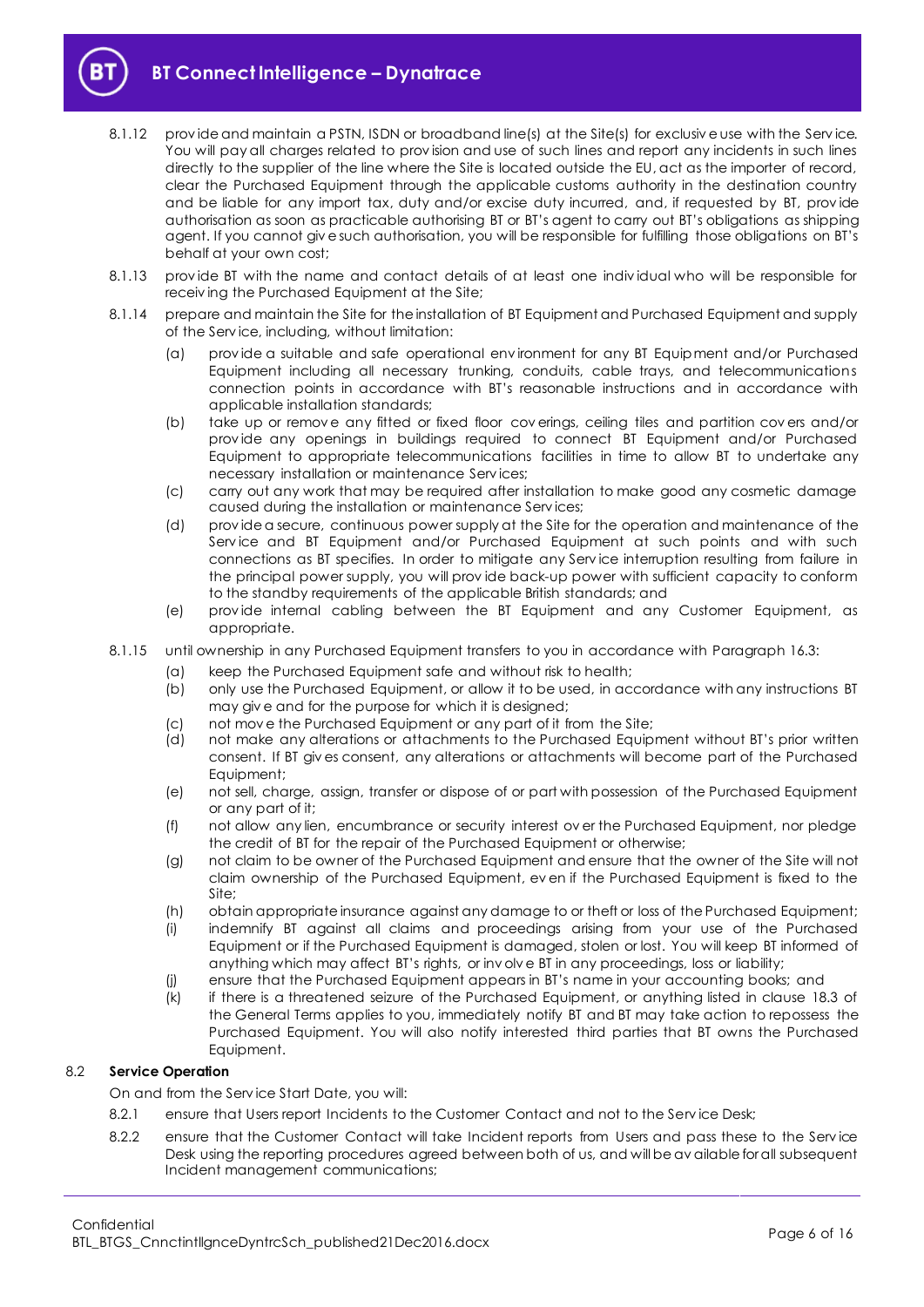

- 8.2.3 monitor and maintain any Customer Equipment connected to the Serv ice or used in connection with a Serv ice;
- 8.2.4 ensure that any Customer Equipment that is connected to the Service or that you use, directly or indirectly, in relation to the Serv ice is:
	- (a) connected using the applicable BT Network termination point, unless you hav e BT'spermission to connect by another means and used in accordance with any instructions, standards and safety and security procedures applicable to the use of that Customer Equipment; and
	- (b) adequately protected against v iruses and other breaches of security;
	- (c) technically compatible with the Serv ice and will not harm or damage BT Equipment, the BT Network, or any of BT's supplier's or subcontractor's network or equipment; and
	- (d) approv ed and used in accordance with relev ant instructions and Applicable Law;
- 8.2.5 immediately disconnect any Customer Equipment, or adv ise BT to do so at your expense, if Customer Equipment does not meet any relev ant instructions, standards or Applicable Law;
- 8.2.6 maintain a list of current Users and immediately terminate access for any person who ceases to be an Authorised User.
- 8.2.7 ensure the security and proper use of all v alid User access profiles, passwords and other systems administration information used in connection with the Serv ice and:
	- (a) inform BT immediately if a user ID or password has, or is likely to, become known to an unauthorised person, or is being or may be used in an unauthorised way;
	- (b) take all reasonable steps to prev ent unauthorised access to the Serv ice; and
	- (c) satisfy BT's security checks if a password is lost or forgotten.
- 8.2.8 if BT requests you to do so in order to ensure the security or integrity of the Service, change any or all passwords and/or other systems administration information used in connection with the Serv ice;
- <span id="page-6-3"></span>8.2.9 ensure that the maximum number of Users that you authorise to access and use the Serv ice ("**Authorised Users**") will not exceed the permitted number of User identities set out in the Order;
- 8.2.10 not allow any Authorised User subscription to be used by more than one indiv idual User unless it has been reassigned in its entirety to another indiv idual Authorised User, in which case you will ensure the prior Authorised User will no longer hav e any right to access or use the Serv ice;
- 8.2.11 maintain a written, up to date list of current Authorised Users and prov ide such list to BT within 5 Business Days of BT's written request at any time;
- 8.2.12 inform BT within five working days if the number of Users increases by more than five per cent from the number of Users set out in the Order. In these circumstances, or if BT can demonstrate by management reports that the number of Users exceeds that limit, BT may increase the Charges proportionally;
- 8.2.13 giv e BT reasonable notice of any infrastructure maintenance on serv ices not prov ided by BT that could reasonably be expected to impact the performance of the Serv ice; and
- 8.2.14 advise BT of any changes to your infrastructure during provision of the Service.

## 8.3 **The End of the Service**

- On termination of the Serv ice by either one of us, or expiry you will:
- 8.3.1 Decommission the Central Analysis Serv er ("**CAS**") in the BT Management Centre,
- 8.3.2 Delete any data held relating to you for this Serv ice,
- 8.3.3 Decommissioning the Analysis Monitoring Dev ice ("**AMD**") appliance on your premises.
- 8.3.4 prov ide BT with all reasonable assistance necessary to remov e BT Equipment from the Sites;
- 8.3.5 disconnect any Customer Equipment from BT Equipment located at the Sites;
- 8.3.6 not dispose of or use BT Equipment other than in accordance with BT's written instructions or authorisation;
- 8.3.7 arrange for any BT Equipment located at the Sites to be returned to BT; and
- 8.3.8 be liable for any reasonable costs of recov ery that BT incurs in recov ering the BT Equipment.

## <span id="page-6-0"></span>**9 Notification of Incidents**

Where you become aware of an Incident:

- 9.1 the Customer Contact will report it to BT's Service Desk;
- <span id="page-6-1"></span>9.2 BT will giv e you a unique reference number for the Incident ("**Ticket**");
- <span id="page-6-2"></span>9.3 BT will inform you when BT believ es the Incident is cleared, and will close the Ticket when:
	- 9.3.1 you confirm that the Incident is cleared within 24 hours of being informed; or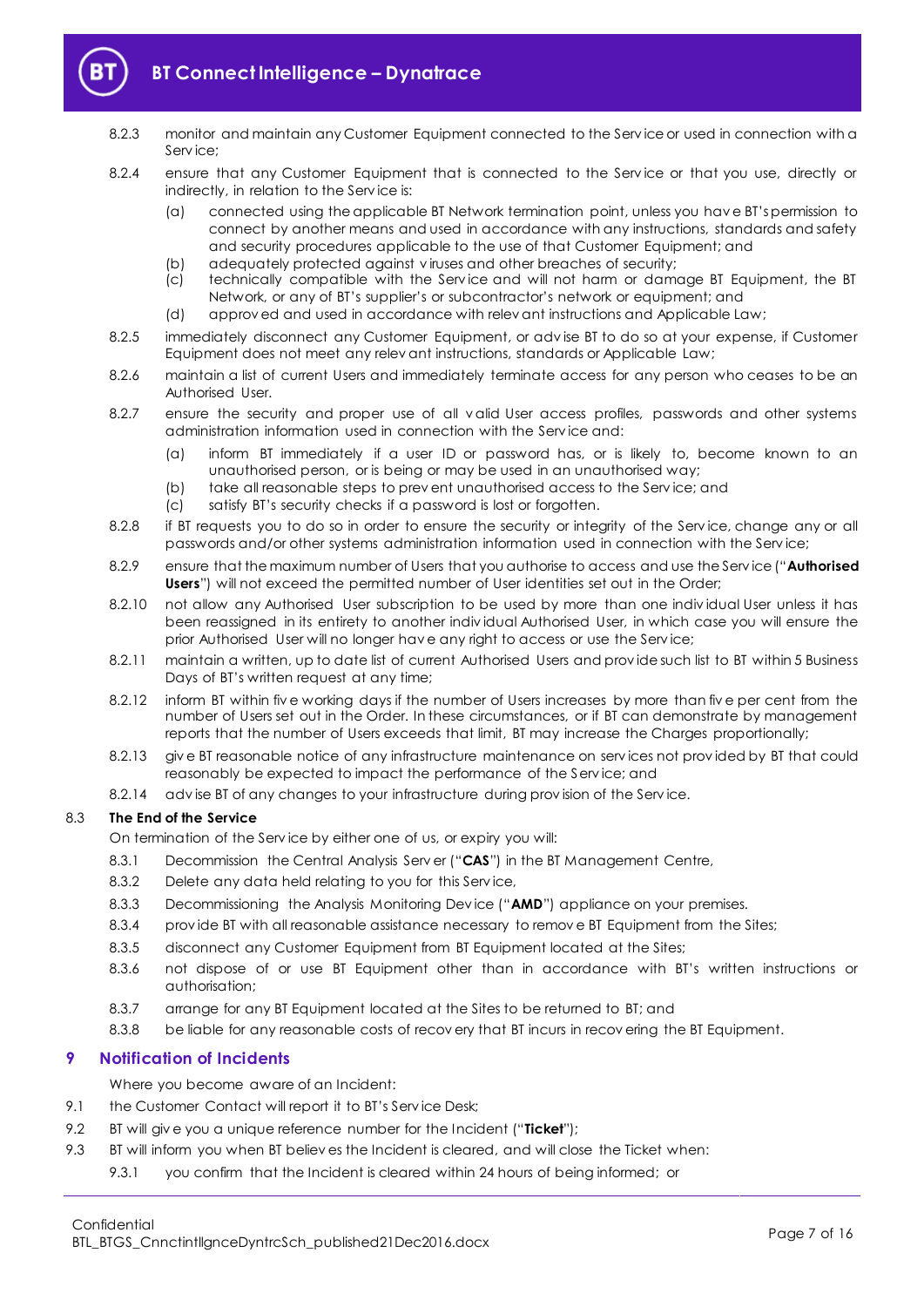

- 9.3.2 BT has attempted unsuccessfully to contact you, in the way agreed between both of us, in relation to the Incident and you hav e not responded within 24 hours of BT's attempt to contact you.
- <span id="page-7-2"></span>9.4 if you confirm that the Incident is not cleared within 24 hours of being informed, the Ticket will remain open, and BT will continue to work to resolve the Incident and, where appropriate, BT will continue to measure the av ailability Downtime, until Ticket is closed.
- <span id="page-7-3"></span>9.5 either of us may escalate an Incident with a Ticket to the relev ant escalation contacts detailed in Your Handbook.
- 9.6 where BT becomes aware of an Incident, Paragraphs [9.2,](#page-6-1) [9.3,](#page-6-2) [9.4](#page-7-2) and [9.5](#page-7-3) will apply.

## <span id="page-7-0"></span>**10 Invoicing**

- 10.1 BT will inv oice you for the Charges for the Serv ice as set out in Paragraph [10.2](#page-7-4) in the amounts and currency specified in any Orders.
- <span id="page-7-4"></span>10.2 Unless stated otherwise in an applicable Order, BT will inv oice you for:
	- 10.2.1 Installation Charges, on the Serv ice Start Date (or monthly in arrears prior to the Serv ice Start Date for any work carried out where the planned installation period is longer than one month);
	- 10.2.2 Recurring Charges, except Usage Charges, monthly in adv ance on the first day of the relev ant month for any period where Service is provided for less than one month, the Recurring Charges will be calculated on a daily basis;
	- 10.2.3 Usage Charges, monthly in arrears on the first day of the relev ant month, calculated at the then current rates;
	- 10.2.4 any Charges for any Purchased Equipment from the Serv ice Start Date, and those Charges which will apply from the date you take deliv ery or possession of that Purchased Equipment;
	- 10.2.5 De-installation Charges within 60 days of de-installation of the Serv ice;
	- 10.2.6 any Termination Charges incurred in accordance with Paragraph [11](#page-7-1) upon termination of the relevant Serv ice; and
	- 10.2.7 if you select the Web Performance Monitoring Serv ice, from the Serv ice Start Date:
		- (a) the Charge for the Web Performance Monitoring Serv ice according to the number of Metrics set out in the Order;
		- (b) an amount equal to 140 per cent of the v alue of the Charge per metric measurement set out in the Order, for each metric measurement of usage in the Web Performance Monitoring Serv ice that exceeds, in that month, your agreed monthly metric measurements indicated in the Order.
- 10.3 BT may inv oice you for any of the following Charges in addition to those set out in the Order:
	- 10.3.1 Charges for inv estigating Incidents that you report to BT where BT finds no Incident or that the Incident is caused by something for which BT is not responsible under the Contract or that the Incident is outside the Serv ice Management Boundary;
	- 10.3.2 Charges for commissioning the Serv ice as set out in Paragraph [7.2](#page-3-4) outside of Business Hours;
	- 10.3.3 Charges for restoring Serv ice if the Serv ice has been suspended in accordance with clause 10.1.2 of the General Terms;
	- 10.3.4 Charges for cancelling the Serv ice in accordance with clause 16 of the General Terms;
	- 10.3.5 Charges for expediting prov ision of the Serv ice at your request after you hav e been informed of the Customer Committed Date; and
	- 10.3.6 any other Charges set out in any applicable Order or the BT Price List or as otherwise agreed between both of us.

## <span id="page-7-1"></span>**11 Charges at the End of the Contract**

- <span id="page-7-5"></span>11.1 If you exercise your right under clause 17 of the General Terms to terminate the Contract or any Service for conv enience, you will pay BT:
	- 11.1.1 all outstanding Charges for Serv ice rendered;
	- 11.1.2 De-installation Charges;
	- 11.1.3 any remaining Charges outstanding with regard to BT Equipment or Purchased Equipment;
	- 11.1.4 any other Charges set out in the Order;
- 11.2 In addition to the Charges set out at Paragraph [11.1](#page-7-5) abov e, if you terminate during the Minimum Period of Serv ice or any Renewal Period, you will pay BT:
	- 11.2.1 for any parts of the Serv ice that were terminated during the first 12 Months of the Minimum Period of Serv ice, Termination Charges as compensation equal to: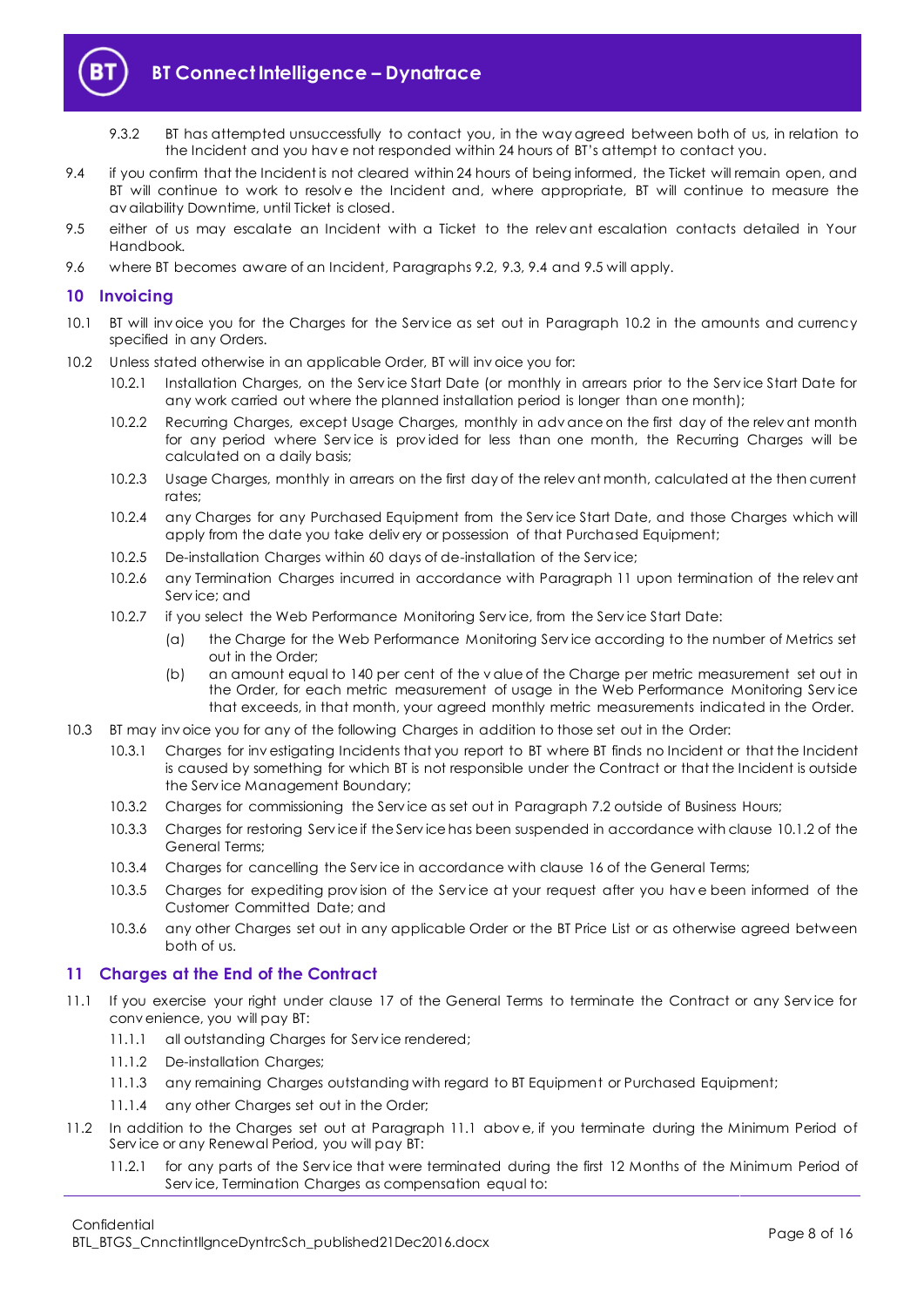

- (a)
- (i) 100 percent of the Recurring Charges for any remaining months of the first 12 months of the Minimum Period of Serv ice;
- (ii) 20 percent of the Recurring Charges for any parts of the Serv ice that were terminated for all other remaining months of the Minimum Period of Serv ice; and
- (b) any waiv ed Installation Charges; and
- 11.2.2 For any parts of the Serv ice that were terminated after the first 12 months of Minimum Period of Serv ice, Termination Charges, as compensation, equal to 20 per cent of the Recurring Charges for any remaining months of the Minimum Period of Serv ice.

## <span id="page-8-0"></span>**12 Service Amendment**

- <span id="page-8-4"></span>12.1 You may request, by giving BT Notice, a change to:
	- 12.1.1 an Order for the Serv ice (or part of an Order) at any time before the applicable Serv ice Start Date; or
	- 12.1.2 the Service at any time after the Service Start Date.
- 12.2 If you exercise your right under Paragraph [12.1,](#page-8-4) and except where a change results from BT's failure to comply with BT's obligations under the Contract, BT will, within a reasonable time, provide you with a written estimate, including:
	- 12.2.1 the likely time required to deliver the changed Service; and
	- 12.2.2 any changes to the Charges due to the changed Serv ice.
- 12.3 BT has no obligation to proceed with any change that you request under Paragraph [12.1,](#page-8-4) unless and until both agree in writing on the necessary changes to the Charges, implementation timetable and any other relev ant terms of the Contract to take account of the change.
- 12.4 If BT changes a Serv ice prior to the Serv ice Start Date because you hav e giv en BT incomplete or inaccurate information, BT may, in BT's reasonable discretion, apply additional reasonable one-time and/or Recurring Charges.

## <span id="page-8-1"></span>**13 IP Addresses, Domain Names and Telephone Numbers**

- 13.1 Except for IP Addresses expressly registered in your name, all IP Addresses and Domain Names made av ailable with the Serv ice will at all times remain BT's property or the property of BT's suppliers and will be non-transferable. All of your rights to use such IP Addresses and/or Domain Names will cease on termination or expiration of the Serv ice.
- 13.2 BT cannot ensure that any requested Domain Name will be av ailable from or approv ed for use by the Internet Registration Authorities and BT has no liability for any failure in the Domain Name registration, transfer or renewal process.
- 13.3 You warrant that you are the owner of, or are authorised by the owner of the trade mark or name that you wish to use as a Domain Name.
- 13.4 You are responsible for all fees associated with registration and maintenance of your Domain Name, and will reimburse BT for any and all fees that BT pays to any Internet Registration Authorities, and thereafter be responsible for paying such fees directly to the relev ant Internet Registration Authorities.

## <span id="page-8-2"></span>**14 BT Equipment**

- 14.1 BT Equipment will remain BT's property at all times and risk in BT Equipment will pass to you upon deliv ery, whether or not the BT Equipment has been installed.
- 14.2 You will not use BT Equipment other than in accordance with BT's written instructions or authorisation and will not mov e, add to, reconfigure, modify or otherwise interfere with BT Equipment, nor permit any other person (other than a person authorised by BT) to do so.
- 14.3 You will be liable to BT for any loss of or damage to BT Equipment, except where the loss or damage is a result of fair wear and tear or caused by BT.
- 14.4 You will not mov e or relocate any BT Equipment without BT's prior written consent and you will pay BT's costs and expenses reasonably incurred as a result of such mov e or relocation.

## <span id="page-8-3"></span>**15 WEEE Directive**

<span id="page-8-5"></span>15.1 You will be responsible under Article 13 of the Waste Electrical and Electronic Equipment Directiv e 2012 ("**WEEE Directive**") for the costs of collection, treatment, recov ery, recycling and environmentally sound disposal of any equipment supplied under the Contract that has become waste electrical and electronic equipment ("**WEEE**").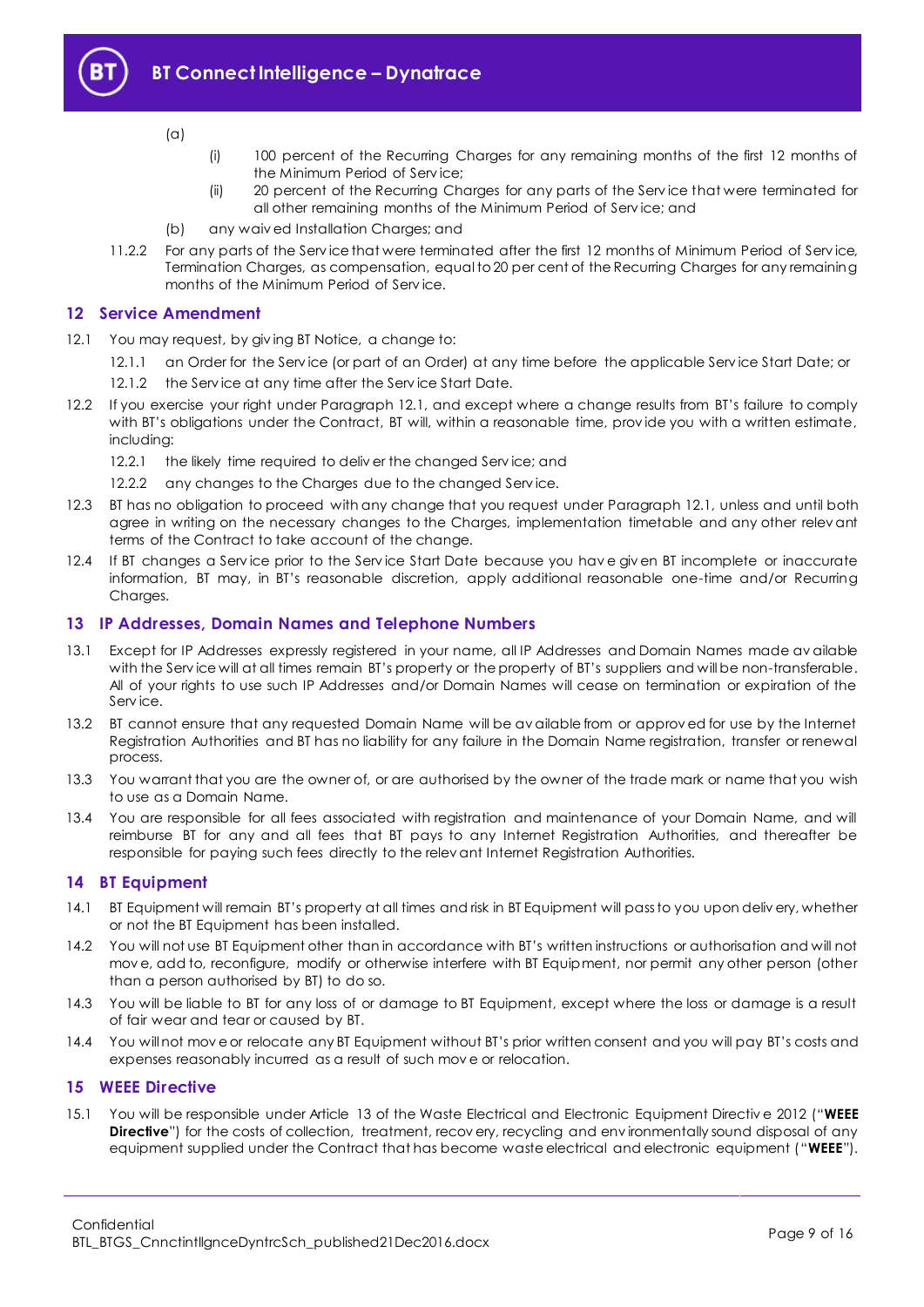

- 15.2 Each of us acknowledge that for the purposes of Article 13, this Paragraph [15](#page-8-3) is an agreement stipulating other financing arrangements for the collection, treatment, recov ery, recycling and env ironmentally sound disposal of WEEE.
- 15.3 You will be responsible for any information recording or reporting obligations imposed by the WEEE Directiv e.
- 15.4 You will indemnify BT against any claims or legal proceedings that are brought or threatened against BT by a third party which would not hav e been caused or made had you fulfilled your express or implied obligations under this Paragraph [15](#page-8-3) or in connection with the WEEE Directiv e.
- 15.5 BT will notify you of any such claims or proceedings and keep you informed as to the progress of such claims or proceedings.

## <span id="page-9-0"></span>**16 Purchased Equipment**

#### 16.1 **Consumer Regulations**

Where you place an Order acting for purposes which are related to your trade, business or profession, it will be deemed a business to business transaction to which the Consumer Contracts (Information, Cancellation and Additional Charges) Regulations 2013 do not apply.

## 16.2 **Sale of Goods**

The UN Conv ention on Contracts for the International Sale of Goods will not apply to the Contract.

## <span id="page-9-2"></span>16.3 **Transfer of Title and Risk**

- 16.3.1 Where the Purchased Equipment is deliv ered to a Site that is located within the Territory:
	- (a) title in the Purchased Equipment (except for the Intellectual Property Rights) will pass to you when you hav e paid for the Purchased Equipment in full;
	- (b) if BT deliv ers or install the Purchased Equipment, risk will pass to you on deliv ery of the Purchased Equipment, but you will not be liable for any loss or damage that is caused by BT's negligence; and
	- (c) if BT does not deliv er or install the Purchased Equipment, risk will pass to you when you take possession of the Purchased Equipment;
- <span id="page-9-1"></span>16.3.2 Where the Purchased Equipment is deliv ered to a Site that is not located w ithin the Territory:
	- (a) title in the Purchased Equipment (except for the Intellectual Property Rights) will pass to you upon dispatch from the final shipping point in the Territory (or in transit if shipped from outside the Territory); and
	- (b) risk in the Purchased Equipment will pass to you in accordance with Incoterms® 2010 DAP, but you will not be liable for any loss or damage that is caused by BT's negligence.

## 16.4 **Acceptance**

- 16.4.1 Where the Site is located within the Territory, the Purchased Equipment will be deemed to hav e been accepted:
	- (a) if BT does not install the Purchased Equipment, when you take deliv ery or possession of the Purchased Equipment; and
	- (b) if BT installs the Purchased Equipment, the earlier of:
		- (i) the Serv ice Start Date in accordance with Paragraph [8.2;](#page-5-0) and
		- (ii) if you notify BT in writing that the Purchased Equipment has not passed the Acceptance Tests and that is due to minor Incidents that do not affect the Purchased Equipment's performance, the date of that notice.
- 16.4.2 Where the Site is not located within the Territory, acceptance of the Purchased Equipment will be deemed to take place on signature for the deliv ery at the port of entry, or at the final deliv ery address(es) that BT has agreed with you if BT is shipping the Purchased Equipment.
- 16.4.3 Except where you hav e relied on BT's written adv ice, it is your responsibility to satisfy yourself as to the suitability of Purchased Equipment for your needs.

#### <span id="page-9-3"></span>16.5 **Warranty**

- 16.5.1 At any time following the Serv ice Start Date during the period of 6 consecutiv e months following the Serv ice Start Date (or any other period that BT giv es you Notice of), if you report to BT in accordance with Paragraph [9](#page-6-0) that there is an Incident in the Purchased Equipment which is due to faulty design, manufacture or materials, or BT's negligence, BT will, or will arrange for the manufacturer or other third party to, replace or (at BT's option) repair the part affected by, or causing the Incident free of charge, unless:
	- (a) the Purchased Equipment has not been properly kept, used and maintained in accordance with the manufacturer's or BT's instructions, if any;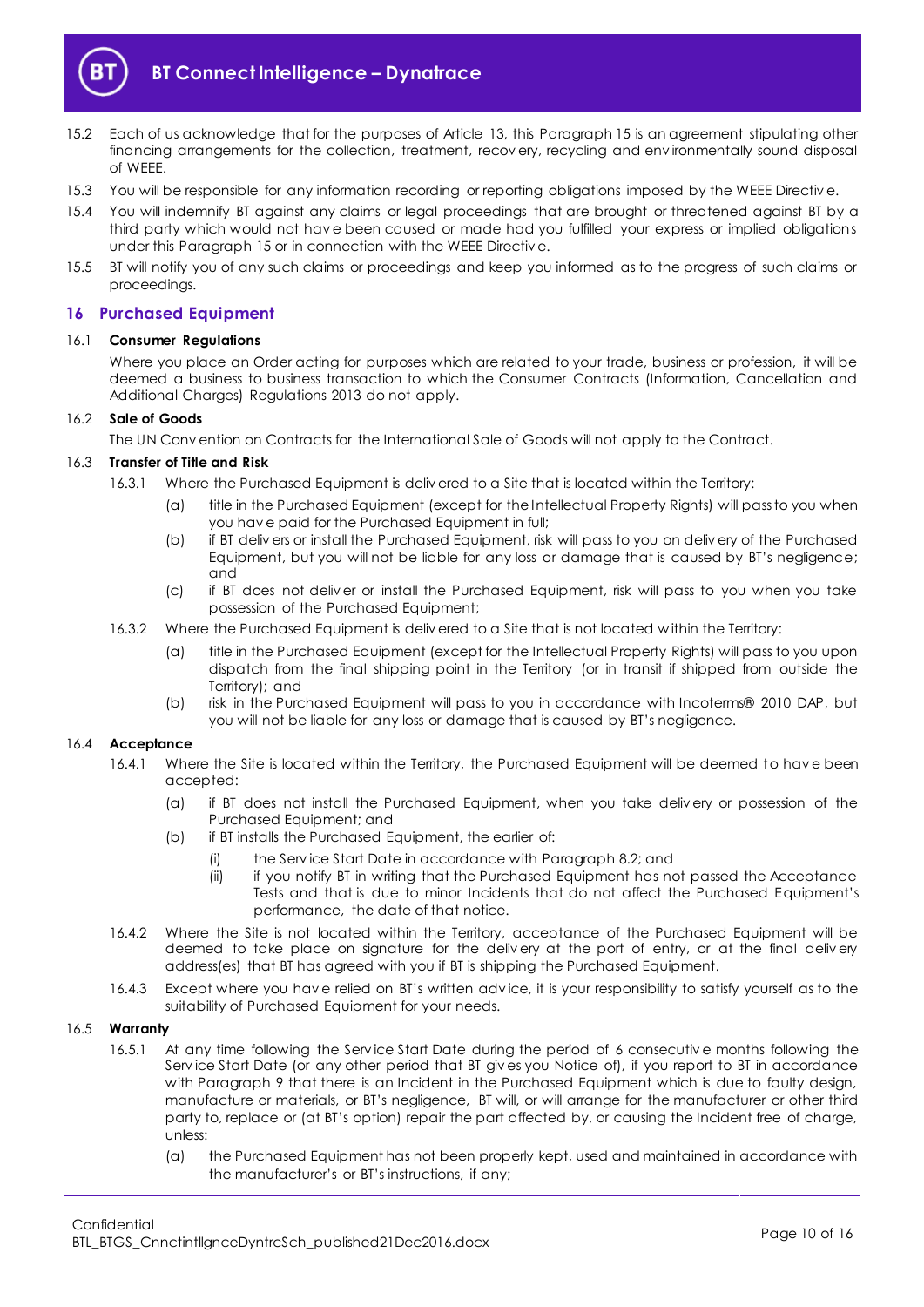

- (b) the Purchased Equipment has been modified without BT's written consent;
- (c) the Incident is due to accidental or wilful damage, interference with or maintenance of Purchased Equipment by persons other than BT, or a third party authorised by BT;
- (d) the Incident is due to faulty design by you where the Purchased Equipment has been manufactured to your design; or
- (e) the Incident is due to fair wear and tear.
- 16.5.2 If requested by BT, you will return the Purchased Equipment affected by an Incident to BT or to the manufacturer or other third party, in accordance with BT's instructions, for repair or replacement as set out in Paragraph [16.5.](#page-9-3)
- 16.5.3 BT does not warrant that the Software supplied under the Contract will be free of all Incidents or that its use will be uninterrupted, but BT will remedy any defects that significantly impair performance (where necessary, by arrangement between both of us) within a reasonable time.

## 16.6 **Security**

- 16.6.1 You are responsible for the proper use of any user names, personal identification numbers and passwords used with the Purchased Equipment, and you will take all necessary steps to ensure that they are kept confidential, secure and not made av ailable to unauthorised persons.
- 16.6.2 BT does not guarantee the security of the Purchased Equipment against unauthorised or unlawful access or use.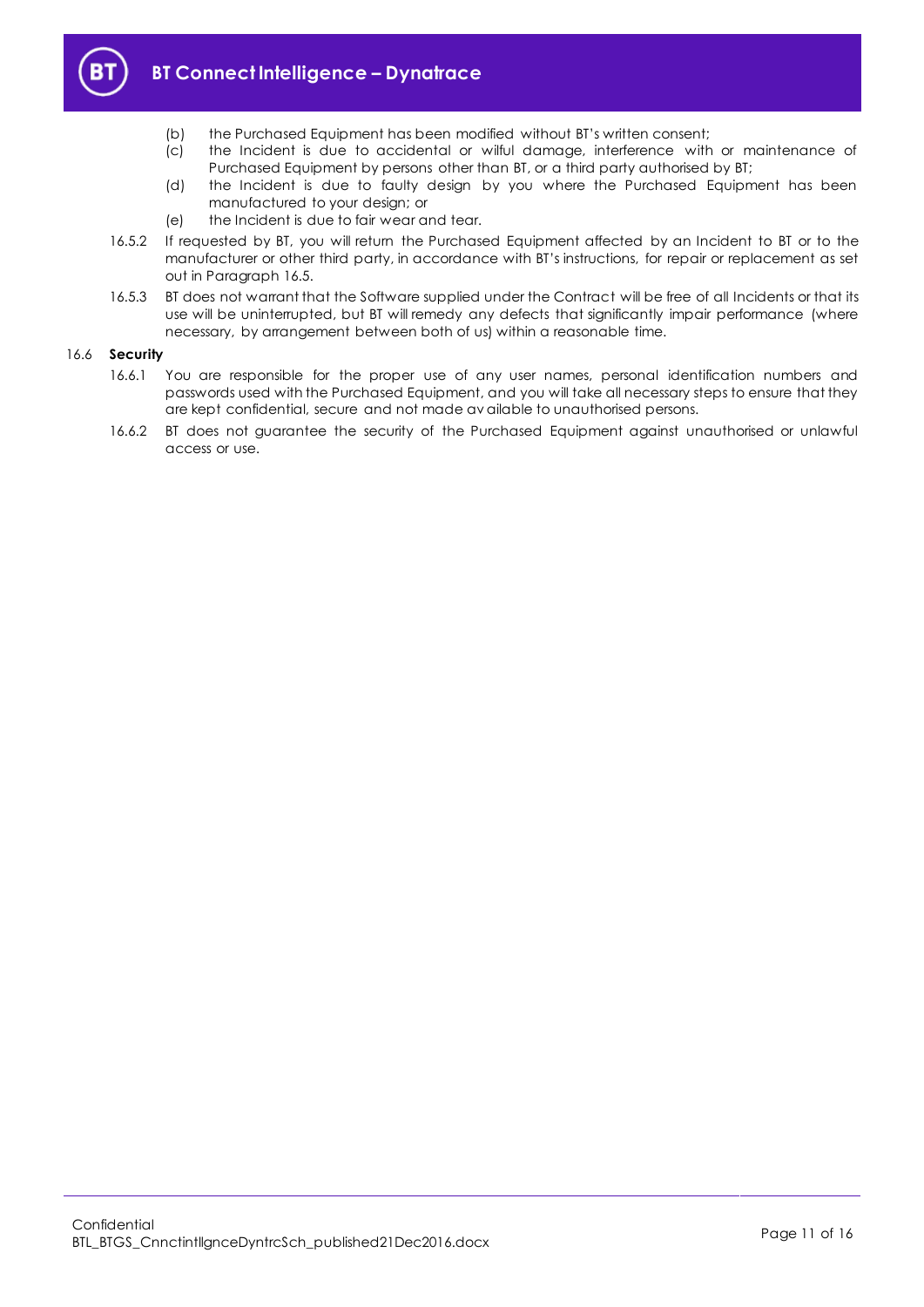

# <span id="page-11-0"></span>**Part C – Service Levels**

## <span id="page-11-1"></span>**17 On Time Delivery**

## <span id="page-11-9"></span>17.1 **On Time Delivery Service Level**

17.1.1 BT will deliv er the Serv ice on or before the Customer Committed Date (the "**On Time Delivery Service Level**").

#### <span id="page-11-3"></span>17.2 **On Time Delivery Service Credits**

- 17.2.1 If BT does not meet the On Time Deliv ery Service Lev el, you may claim On Time Deliv ery Service Credits for each day that after the Customer Committed Date until the Serv ice is deliv ered at the Site, as set out in this Paragraph [17.2.](#page-11-3)
- 17.2.2 You may claim On Time Deliv ery Serv ice Credits by reporting any failure to meet the On Time Deliv ery Serv ice Lev el to the Serv ice Desk in accordance with Paragraph [9](#page-6-0) (Notification of Incidents).
- 17.2.3 On Time Deliv ery Serv ice Credits are av ailable up to a maximum amount equal to 100 per cent of the monthly Recurring Charge for the affected Site or Circuit.
- 17.2.4 If both of us have agreed a revised Customer Committed Date in writing, the calculation of any On Time Deliv ery Serv ice Credits will be made by reference to the rev ised Customer Committed Date.

#### 17.3 **Exceptions**

- 17.3.1 If you request a change to the Serv ice or any part of the Serv ice, including, without limitation, any Purchased Equipment or any IP Address location, then BT may change the Customer Committed Date to accommodate that change.
- 17.3.2 The On-Time Deliv ery Serv ice Lev el does not apply to upgrades and/or changes to the Serv ices, unless these require the installation of new components and hav e an agreed deliv ery date, in which case the Customer Committed Date will be that agreed deliv ery date.
- 17.3.3 BT may expedite deliv ery of the Serv ice for operational reasons or in response to a request from you, but this will not rev ise the Customer Committed Date.
- 17.3.4 If you do not prov ide the information BT requires, or comply with the prov isioning rules and timescales that BT prov ides to you in writing, the One Time Deliv ery Serv ice Lev el will not apply.

## <span id="page-11-2"></span>**18 Service Availability**

#### <span id="page-11-7"></span>18.1 **Availability Service Level**

- 18.1.1 From the Serv ice Start Date, BT will prov ide the Serv ice with a target av ailability corresponding to the applicable SLA Category for the Service as set out in the table in Paragraph [18.2.1](#page-11-4) below (the "**Availability Service Level**").
- 18.1.2 You may request Av ailability Serv ice Credits for Qualifying Incidents at either:
	- (a) the Standard Av ailability Serv ice Credit Rate, as set out in Paragraph [18.3.5;](#page-12-1) or
	- (b) as applicable, the Elev ated Av ailability Serv ice Credit Rate, as set out in Paragraph [18.3.6.](#page-12-2)

#### <span id="page-11-4"></span>18.2 **SLA Categories**

18.2.1 The following table sets out the Av ailability Annual Targets, the Maximum Annual Av ailability Downtime, the Maximum Monthly Av ailability Downtime, the Standard Av ailability Serv ice Credit Rate, the Elev ated Av ailability Serv ice Credit Rate and the Serv ice Credit Interv al for the Serv ice SLA Category:

| SLA<br>Category | Availability<br>Annual Target | Maximum<br>Annual<br><b>Availability</b><br>Downtime | Maximum<br><b>Monthly</b><br><b>Availability</b><br>Downtime | Standard<br>Availability<br><b>Service Credit</b><br>Rate | Elevated<br>Availability<br>Service Credit<br>Rate | Service Credit<br>Interval |
|-----------------|-------------------------------|------------------------------------------------------|--------------------------------------------------------------|-----------------------------------------------------------|----------------------------------------------------|----------------------------|
| Cat F           | $\geq$ 99.50%                 | 43 hours                                             | hours                                                        | 4%                                                        | 4%                                                 | hour                       |

#### <span id="page-11-5"></span>18.3 **Service Availability**

18.3.1 If a Qualifying Incident occurs, BT will measure and record the Av ailability Downtime for the Site or Circuit starting from when you report a Qualifying Incident, and ending when BT closes the Incident in accordance with Paragraph [9.3.](#page-6-2)

- <span id="page-11-6"></span>18.3.2 BT will measure the Av ailability Downtime in units of full minutes during the Local Contracted Business Hours for Access Line Incidents, and during the Contracted Maintenance Hours for BT Equipment Incidents.
- <span id="page-11-8"></span>18.3.3 Following the measurement taken in in accordance with Paragraph[s 18.3.1](#page-11-5) an[d 18.3.2,](#page-11-6) BT will calculate the cumulativ e Av ailability Downtime for the calendar months in which the Qualifying Incident occurred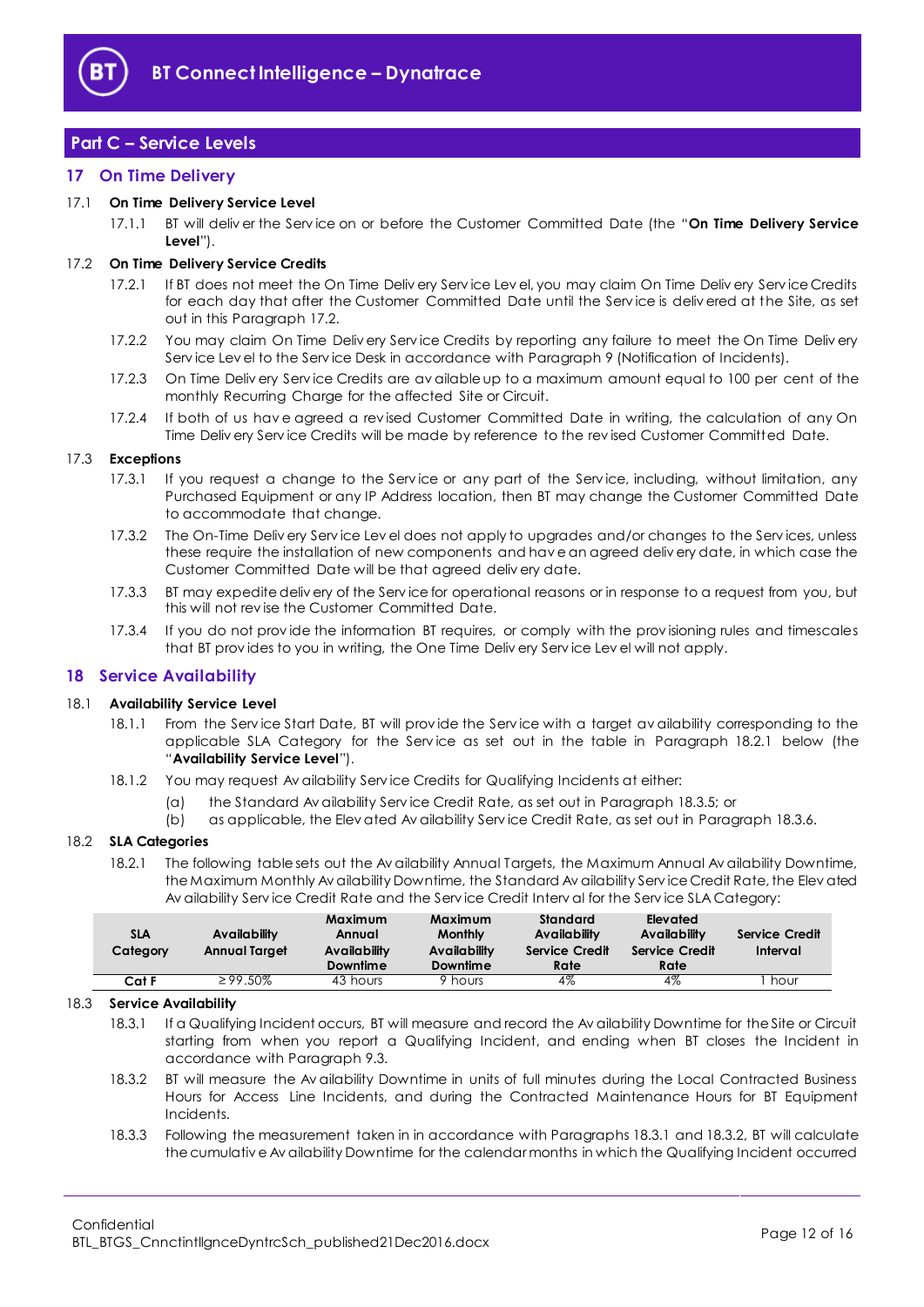(the "**Cumulative Monthly Availability Downtime**") and for the prev ious 12 consecutiv e calendar months (the "**Cumulative Annual Availability Downtime**").

- 18.3.4 In the ev ent that a Site or Circuit has been installed for less than 12 consecutiv e months, BT will apply an assumed Cumulativ e Annual Av ailability Downtime for the prev ious 12 consecutiv e months for that Site or Circuit using the Av ailability Downtime data recorded to date.
- <span id="page-12-1"></span>18.3.5 If the Cumulativ e Monthly Av ailability Downtime of the Site or Circuit exceeds the Maximum Monthly Av ailability Downtime, you may request Av ailability Serv ice Credits at the Standard Av ailability Serv ice Credit Rate for each stated Serv ice Credit Interv al abov e the Maximum Monthly Av ailability Downtime.
- <span id="page-12-2"></span>18.3.6 If the Cumulativ e Annual Av ailability Downtime of the Site or Circuit, exceeds the Maximum Annual Av ailability Downtime, you may request Av ailability Serv ice Credits for all further Qualifying Incidents at the Elev ated Av ailability Serv ice Credit Rate for each started Serv ice Credit Interv al abov e the Maximum Annual Av ailability Downtime up to and until the Cumulativ e Annual Av ailability Downtime by Serv ice is less than the Maximum Annual Av ailability Downtime.
- 18.3.7 Av ailability Serv ice Credits are av ailable up to a maximum amount equal to 100 per cent of the monthly Recurring Charges.

## <span id="page-12-0"></span>**19 Requests for Service Credits**

- <span id="page-12-3"></span>19.1 You may request applicable Serv ice Credits within 28 days of the end of the calendar month in which an Incident occurred by prov iding details of the reason for the claim. Any failure by you to submit a request in accordance with this Paragraph [19.1](#page-12-3) will constitute a waiv er of any claim for Serv ice Credits in that calendar month.
- 19.2 Upon receipt of a v alid request for Serv ice Credits in accordance with Paragraph [19.1;](#page-12-3)
	- 19.2.1 BT will issue you with the applicable Serv ice Credits by deducting those Serv ice Credits from your inv oice within two billing cycles of the request being receiv ed; and
	- 19.2.2 following expiry or termination of the Contract where no further inv oices are due to be issued by BT, BT will pay you the Serv ice Credits in a reasonable period of time.
- 19.3 All Serv ice Lev els and Serv ice Credits will be calculated in accordance with information recorded by, or on behalf of, BT.
- 19.4 The Serv ice Lev els under this Schedule will not apply:
	- 19.4.1 in the ev ent that clause 8 of the General Terms applies;
	- 19.4.2 during any trial period of the Service;
	- 19.4.3 to failures due to any Force Majeure Ev ent;
	- 19.4.4 if you cause a delay or do not prov ide any requested information in accordance with any reasonable timescales BT tells you about;
	- 19.4.5 during any period where your infrastructure maintenance on serv ices not prov ided by BT impacts the performance of the Serv ice;
	- 19.4.6 to any Incident not reported in accordance with Paragraph [9](#page-6-0) abov e; or
	- 19.4.7 if you hav e not complied with the Contract.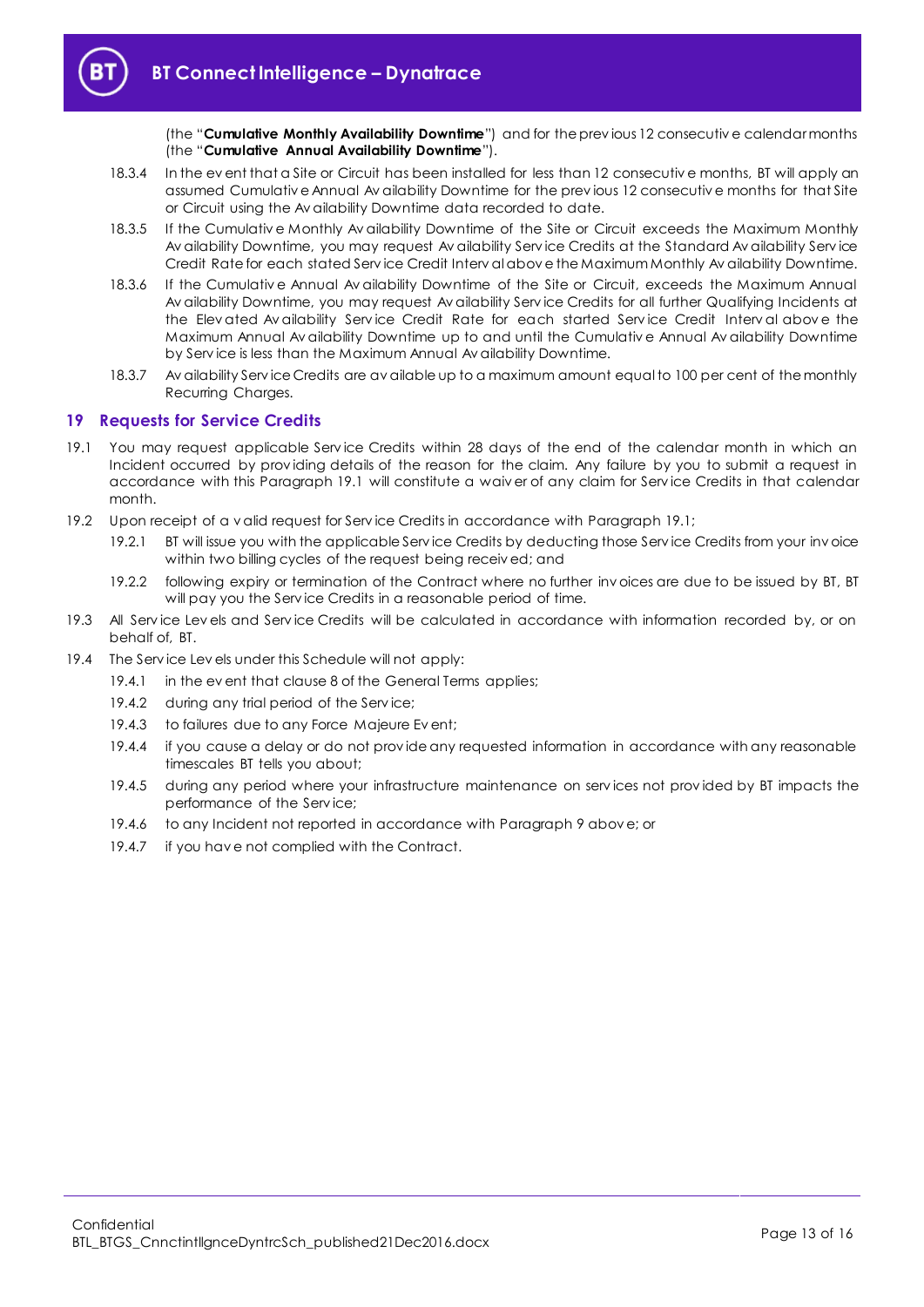

# <span id="page-13-0"></span>**Part D – Defined Terms**

## <span id="page-13-1"></span>**20 Defined Terms**

In addition to the defined terms in the General Terms, capitalised terms in this Schedule will hav e the following meanings (and in the case of conflict between these defined terms and the defined terms in the General Terms, these defined terms will take precedence for the purposes of this Schedule):

"**Acceptance Tests**" means those objectiv e tests conducted by you, which, when passed confirm that you accept the Serv ice and that the Serv ice is ready for use sav e for any minor non-conformities, which will be resolv ed as an Incident as set out in Paragraphs [7.3.1](#page-4-2) and [7.3.3.](#page-4-3)

"**Access Line**" means a Circuit connecting a Site to the BT Network.

"**Advanced Diagnostic Server**" or "**ADS**" means more detailed information into web performance such as page load times, indiv idual frame load times, number of hits, etc.

"**Analysis Module**" has the meaning set out in Paragraph [2.3.](#page-1-5)

"**Appliance**" means BT Equipment installed to prov ide the Serv ice and/or Customer Equipment as the context so requires.

"**Application**" means a computer program or programs supporting a business task for you, such as order processing, payroll, e-mail and enterprise resource planning.

"**Application Hardware**" means a computing resource (such as, by way of example but not limitation, desktops, serv ers, mainframes, etc.) used to run multiple Applications either locally or by connecting to a shared application.

"**Application Monitoring Device**" or "**AMD**" means the Purchased Equipment installed on your Site to collect the data for the Serv ice.

"**Application Performance Monitoring**": has the meaning giv en in Paragraph [2.7.](#page-1-6)

"**Authorised User**" has the meaning giv en in Paragraph [8.2.9.](#page-6-3)

"**Availability**" means the period of time when the Serv ice is functioning.

"**Availability Downtime**" means the period of time during which a Qualifying Incident exists as measured by BT in accordance with Paragraph [18.3.1.](#page-11-5) 

"**Availability Service Credit**" means the Serv ice Credit calculated at the Standard Av ailability Serv ice Credit Rate or at the Elev ated Av ailability Serv ice Credit Rate as applicable.

"**Availability Service Level**" has the meaning giv en in Paragraph [18.1.1.](#page-11-7)

"**Business Hours**" means between the hours of 0800 and 1700 in a Business Day.

"**Central Analysis Server**" or "**CAS**" means the BT Equipment that collects the data from the Application Monitoring Dev ice or software and allows for the data to be displayed on a dashboard.

"**Circuit**" means any line, conductor, or other conduit between two terminals by which information is transmitted, and that is prov ided as part of the Serv ice.

"**Content**" means applications, data, information (including emails), v ideo, graphics, sound, music, photographs, software or any other material.

"**Contracted Maintenance Hours**" means the times during which BT will prov ide maintenance for BT Equipment, which will be Business Hours unless specified otherwise in the Order.

"**Content Delivery Network**" or "**CDN**" means a large distributed system of proxy serv ers deployed in multiple data centres via the Internet. The goal of a CDN is to serve Content to end-users with high availability and high performance.

"**Cumulative Annual Availability Downtime**" has the meaning giv en in Paragraph [18.3.3.](#page-11-8)

"**Cumulative Monthly Availability Downtime**" has the meaning giv en in Paragraph [18.3.3.](#page-11-8)

"**Customer Committed Date**" has the meaning giv en in Paragraph [7.1.3.](#page-3-5)

"**Customer Contact**" has the meaning giv en in Paragraph [8.1.1.](#page-4-4)

"**Customer Equipment**" means any equipment including any Purchased Equipment and any software, other than BT Equipment, used by you in connection with a Serv ice.

"**Customer Requirements Form**" means the form that sets out the requirements for the Serv ice agreed between the both of us.

"**DAP**" means Deliv ered at Place as defined in Incoterms® 2010.

"**Data Capture Form**" or "**DCF**" means the form completed by both of us, which captures further details of the Serv ice as set out in the DCF and as agreed (where relev ant) between both of us, and which forms part of the Contract.

"**Data Interpretation Assistance**" means the serv ice option where BT will assist you in inv estigating a specific application issue and then prov iding a report on the findings.

"**De-installation Charges**" means the charges payable by you on de-installation of the Serv ice that will be equal to the then current rates for Installation Charges on the date of de-installation.

"**Domain Name**" means a readable name on an Internet page that is linked to a numeric IP Address.

"**Dynatrace Agent**" has the meaning set out in Paragraph [2.5.](#page-1-7)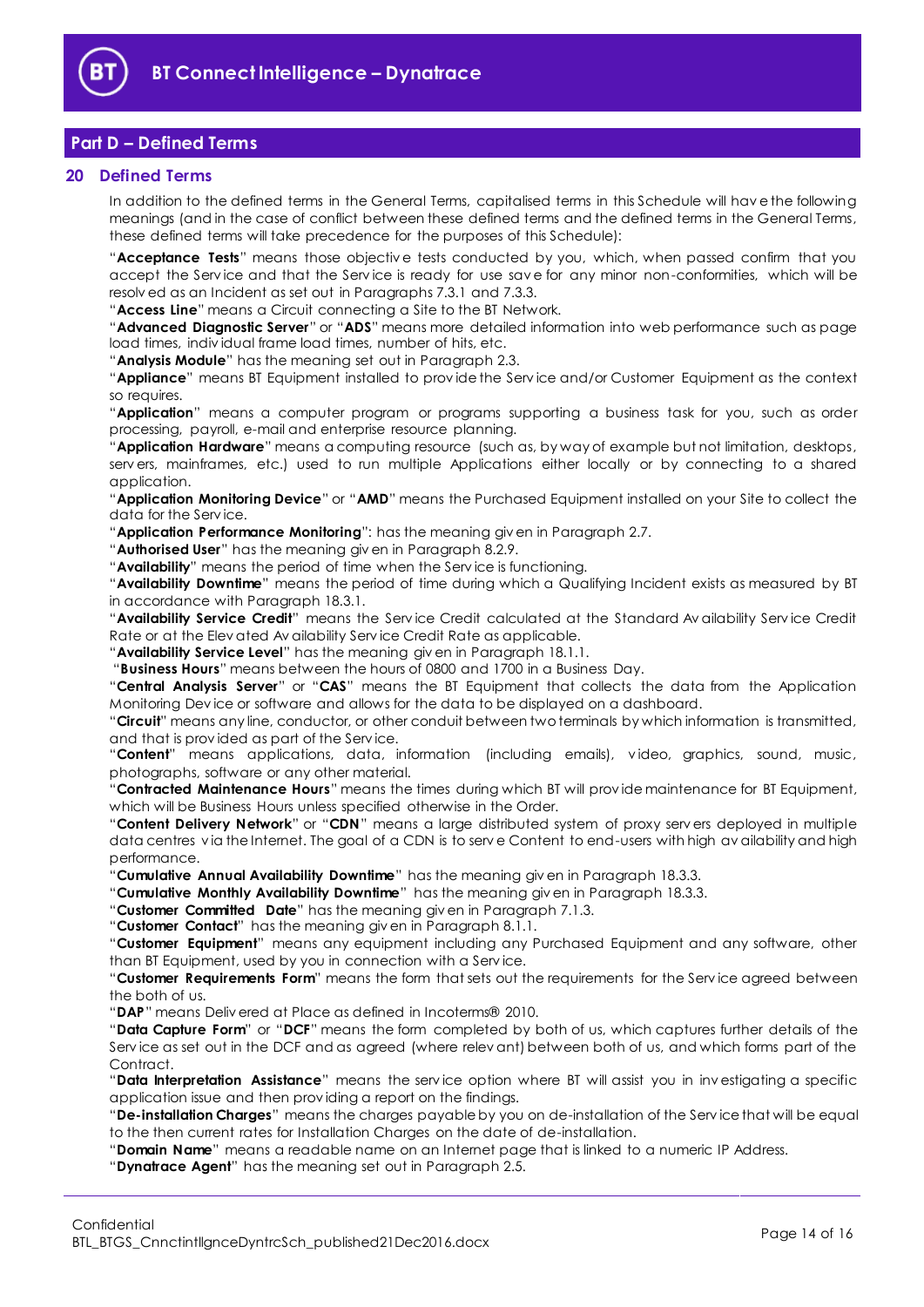"**Elevated Availability Service Credit Rate**" means the applicable rate as set out in the table at Paragraph [18.2.1](#page-11-4) for the relev ant SLA Category.

"**Enabling Service**" has the meaning giv en in Paragraph [5.1.](#page-2-3)

"**EU**" means European Union.

"**GS Portal**" means the portal prov ided by BT that you can access for Serv ice information.

"**Incident**" means an unplanned interruption to, or a reduction in the quality of, the Serv ice or particular element of the Serv ice.

"**Incoterms® 2010**" means the International Commercial Terms, which are a series of pre-defined commercial terms published by the International Chamber of Commerce and are a trademark of the International Chamber of Commerce.

"**Installation Charges**" means those Charges set out in the Order in relation to installation of the Serv ice and/or any Purchased Equipment, Customer Equipment and/or BT Equipment as applicable.

"**Integrated Services Digital Network**" or "**ISDN**" means a set of communication standards for simultaneous digital transmission of v oice, v ideo, data, and other network serv ices ov er the traditional circuits of the PSTN.

"**Internet**" means a global system of interconnected networks that use a standard Internet Protocol to link dev ices worldwide.

"**Internet Protocol**" or "**IP**" means a communications protocol for dev ices connected to the Internet that specifies the format for addresses and units of transmitted data.

"**Internet Registration Authority**" means an internationally recognised organisation that logs the registered owners of Domain Names and manages Domain Name registries for the country or international community that it represents.

"**IP Address**" means a unique number on the Internet of a network card or controller that identifies a dev ice and is v isible by all other dev ices on the Internet.

"**Local Area Network**" or "**LAN**" means the infrastructure that enables the ability to transfer IP serv ices within Sites (including data, v oice and v ideo conferencing serv ices).

"**Local Contracted Business Hours**" means the times during which maintenance of any Access Line is prov ided, which will be Business Hours unless specified otherwise in the Order.

"**Maximum Annual Availability Downtime**" has the meaning giv en in the table at Paragraph [18.2.1](#page-11-4) for the relev ant SLA Category.

"**Maximum Monthly Availability Downtime**" has the meaning giv en in the table at Paragraph [18.2.1](#page-11-4) for the relev ant SLA Category.

"**Minimum Period of Service**" means a period of 12 consecutiv e months beginning on the Serv ice Start Date, unless otherwise set out in an Order.

"**Monthly Charges**" means the monthly Recurring Charges for the Serv ice and the sum of the Usage Charges for the three full prev ious months div ided by three.

"**Network Terminating Equipment**" or "**NTE**" means the BT Equipment used to prov ide the Serv ice, either at the point of connection between the BT Network and the Access Line, or prov ided at the Sites for connection to the Network Terminating Unit.

"**Network Terminating Unit**" or "**NTU**"means the socket where your wiring, equipment or existing qualifying data serv ice is connected to the Access Line.

"**Notice of Non-Renewal**" has the meaning giv en in Paragraph [6.2.1.](#page-2-4)

"**On Time Delivery Service Credits**" means 4% of the Recurring Charges for the applicable Site, per day.

"**On Time Delivery Service Level**" has the meaning giv en in Paragraph [17.1.](#page-11-9)

"**Planned Maintenance**" means any Maintenance BT has planned to do in adv ance.

"**PSTN**" means Public Switched Telephone Network, which is the concentration of the world's public circuit switched telephone networks.

"**Qualifying Incident**" means a Sev erity Lev el 1 Incident, except where any of the following ev ents have occurred:

- (a) the Serv ice has been modified or altered in any way by you, or by BT in accordance with your instructions;
- (b) Planned Maintenance;
- (c) you hav e performed any network configurations that BT did not approv e;
- (d) an Incident has been reported and BT cannot confirm that an Incident exists after performing tests; or
- (e) you requested BT to test the Serv ice at a time when no Incident has been detected and/or reported.

"**Recurring Charges**" means the Charges for the Serv ice or applicable part of the Serv ice that are inv oiced repeatedly in ev ery payment period (e.g. ev ery month), as set out in the Order.

"**Remote Guardian**" means the Support Serv ices prov ided by BT remotely for the nominated period of Business Days per month, i.e. 4 Business Days per month.